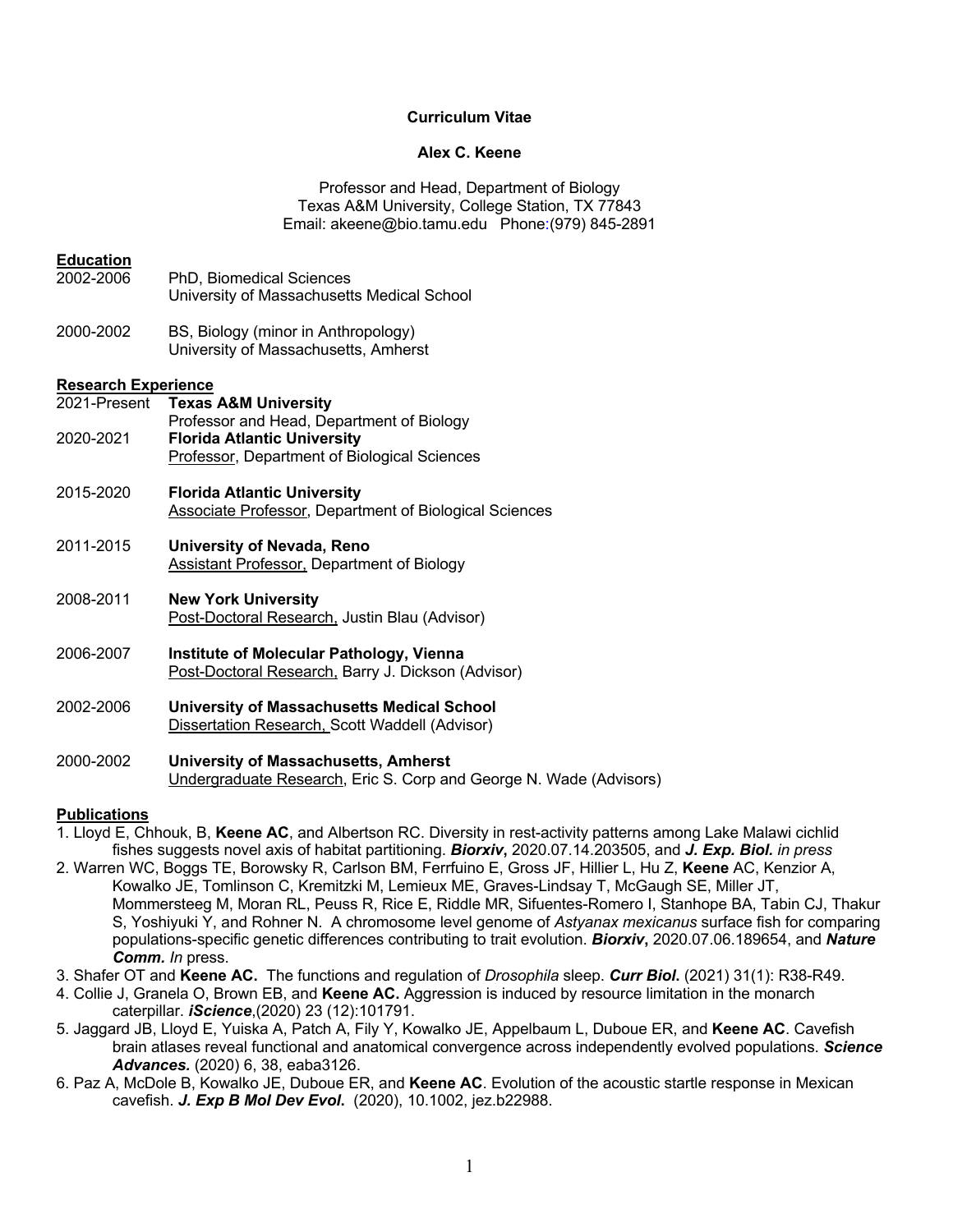- 7. Chin JSR, Loomis CL, Albert LT, Medina-Trenche S, Kowalko J, **Keene AC**, and Duboue ER. Analysis of stress responses in *Astyanax* larvae reveals heterogeneity among different populations. *J. Exp B Mol Dev Evol***.**  (2020), 10.1002, jez.b22987.
- 8. Sifuentes-Romero I, Ferrufino E, Thakur S, Laboissonniere LA, Solomon M, Smith CL, **Keene AC**, Trimarchi JM, Kowalko JE. Repeated evolution of eye loss in Mexican cavefish: Evidence of similar developmental mechanisms in independently evolved populations. *J. Exp B Mol Dev Evol***.** (2020), 10.1002, jez.b22977.
- 9. Stahl BA, Jaggard JB, Brown EB, **and** Keene AC. Sleep regulates the glial engulfment receptor Draper to promote Wallerian Degeneration. *Current Biology.* **(**2020), 30(6):1092-1101
- 10. Pamboro-Laure E, Brown EB and **Keene AC**. Dietary fatty acids promote sleep through a taste-independent mechanism. *Genes, Brain, Behavior***.** (2020) (4):e12629
- 11. Brown EB, Shah KD, Faville R, *Kottler* B, and **Keene AC**. *Drosophila insulin*-*like peptide 2* mediates dietary regulation of sleep intensity**.** *Plos Genetics***,** 16(3):e1008270.
- 12. McGaugh SE, Passow CN, Jaggard JB, Stahl BA, and **Keene AC.** Unique transcriptional signatures of sleep loss across independently evolved cavefish populations. *J. Exp. Zool* **B**, (2020) 334 (7-8):497-510.
- 13. McGaugh SE, Kowalko JE, Duboue ER, Lewis P, Franz-Odendaal T, Rohner N, and Gross JB, and **Keene AC**. Dark world rises: The emergence of cavefish as a model for the study of evolution, behavior, and disease. *J. Exp. Zool* **B.** (2020) 334 (7-8):397-404.
- 14. Loomis C, Peuss R, Jaggard JB, Wang Y, McKinney S, Raftopoulos S, Raftopolos A, Whu D, Green M, McGaugh SE, Rohner N, **Keene AC**, and Duboue ER. An adult brain atlas reveals broad neuroanatomical changes in independently evolved populations of Mexican cavefish. *Front Neuroanat.* (2020) 13,88.
- 15. Chin JSF, Albert LT, Loomis CL, **Keene AC**, Duboue ER. Behavioral approaches to studying innate stress in zebrafish. *J. Vis Exp***.** (2019), 10.3791/59092
- 16. Stahl BA, Jaggard JB, Chin JSR, Kowalko JE, **Keene AC**, and Duboue ER. Manipulation of gene function in Mexican cavefish. *J. Vis. Exp.* (2019), 10.3791/59093.
- 17. Jaggard JB, Lloyd E, Lopatto A, Duboue ER, and **Keene AC**. Automated measurements of sleep and locomotor activity in Mexican cavefish. *J. Vis. Exp.* (2019), 10.3791/59198
- 18. Stahl BA, Peuss R, McDole B, Kenzior A, Jaggard JB, Gaudenz K, Krishnan K, McGaugh SE, Duboue ER, **Keene AC**, and Rohner N. Stable transgenesis in Astyanax mexicanus using the Tol2 transposase system. *Dev Dyn.*  (2019), 10.1002/dvdy.32.
- 19. Yurgel ME, Kakad P, Zandawala P, Nässel DR, Godenschwege TA, and **Keene AC**. Leucokinin neurons are modulated by feeding state and regulate sleep-metabolism interactions. *Plos Biol.* (2019) 17(2):e2006409
- 20. Brown EB, Slocumb ME, Szuperak M, Kerbs A, Gibbs AG, Kayser MS, and **Keene AC.** Starvation resistance is associated with developmentally specified changes in sleep, feeding, and metabolic rate. *J Exp Biol.* (2019) 10.1242/191049.
- 21. Zandawala M, Yurgel ME, Texada MJ, Liao S, Rewitz KF, **Keene AC**, and Nässel DR. Modulation of Drosophila post-feeding physiology and behavior by the neuropeptide leucokinin. *Plos Genet.* (2018) 14(11):e1007767.
- 22. Passow CN, Kono TJY, Stahl BA, Jaggard JB, **Keene AC**, and McGaugh SE. Nonrandom RNAseq gene expression associated with RNAlater and flash freezing storage methods. *Mol Ecol Resources.* (2018) doi:10.1111/1755- 0998.
- 23. Stahl BA, Beco E, Davla S, Murakami K, Caicedo Moreno NA, van Meyel DJ, and **Keene AC.** The taurine transporter Eaat2 functions in ensheathing glia to modulate sleep and metabolic rate. *Curr Biol***.** (2018) 28(22)3700-3708.
- 24. Herman A, Brandvain Y, Weagley J, Jeffery WR, **Keene AC**, Kono TJY, Bilandžija H, Borowsky R, Espinasa L, O'Quin K, Ornelas-García CP, Yoshizawa M, Carlson B, Maldonado E, Gross JB, Cartwright RA, Rohner N, Warren WC, and McGaugh SE. The role of gene flow in rapid and repeated evolution of cave-related traits in Mexican tetra, *Astyanax mexicanus*. *Mol Ecol.* (2018) 27(22)4387-4416).
- 25. Yurgel ME, Shah KD, Brown EB, Burns C, Bennick RA, DiAngelo JR, and **Keene AC**. *Ade2* functions in the *Drosophila* fat body to promote sleep. *G3 (Bethesda)* (2018) 8(11):3385-3395**.**
- 26. **Keene AC**, Duboue ER. The origins and evolution of sleep. (2018) *J Exp Biol*. 12;221(pt11).
- 27. Chin JSR, Gassant CE, Amaral P, Lloyd E, Stahl BA, Jaggard JB, **Keene AC**, and Duboue ER. Convergence on reduced stress in the Mexican Blind Cavefish. *Dev Biol.* (2018). 441(2):319-327.
- 28. Lloyd E, Olive C, Stahl BA, Jaggard JB, Amaral P, Duboue ER, and **Keene AC.** Evolutionary shift towards lateral line dependent prey-capture behavior in the blind Mexican cavefish. *Dev Biol.* (2018). 441(2):328-337.
- 29. Yurgel ME and **Keene AC**. Sleep: Helicon Cells Charge the Circuit. *Current Biology.* (2018). 28 (7) R317-319.
- 30. Jaggard JB, Stahl BA, Lloyd E, Prober DA, Duboue ER and **Keene AC**. Hypocretin underlies the evolution of sleep loss in the Mexican cavefish. (2017) *eLife,* 10 (1101) 122903.
- 31. Brown E, Torres J, Bennick RA, Rozzo V, Kerbs A, DiAngelo JR and **Keene AC.** Geographic variation in sleep and metabolic function is associated with latitude and temperature. (2017) *Ecology and Evolution* 10(1101) 182790.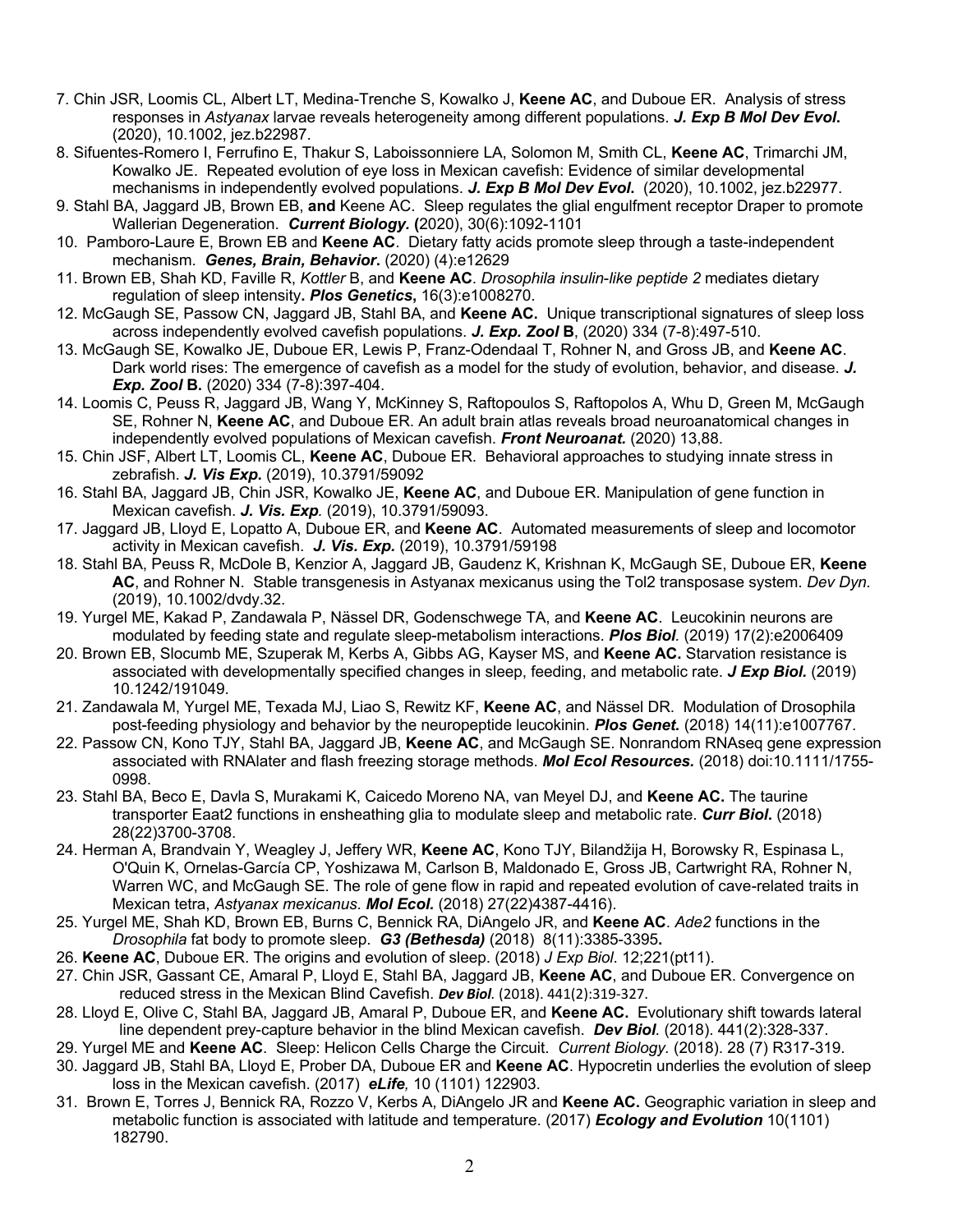- 32. Tauber JM, Brown E, Li Y, Yurgel ME, Masek P and **Keene AC.** A subset of sweet-sensing neurons identified by Ir56d are necessary and sufficient for fatty acid taste. (2017) *Plos Genetics***.** 13(11):e1007059.
- 33. Stahl BA and **Keene AC**. To rebound or not to rebound. (2017) **Elife**, 6, e31646v.
- 34. Stahl BA, Slocumb ME, Chaitin H, DiAngelo JR and **Keene AC**. Sleep-Dependent Modulation of Metabolic Rate in *Drosophila.* (2017) *Sleep.* 40(8) zsx084.
- 35. Jaggard JB, Robinson B, Stahl BA, Oh I, Masek P, Yoshizawa M, and **Keene AC**. The lateral line confers evolutionarily derived sleep loss in the Mexican cavefish. *J. Experimental Biology***.** 220(2)284-93.
- 36. Murphy KR, Deshpande SA, Yurgel ME, Quinn JP, Weissbach JL, **Keene AC**, Dawson-Scully K, Huber R, Tomchik SM, Ja WW (2016). Postprandial Sleep Mechanics in Drosophila. (2016). *Elife* 5. pii: e19334.
- 37. Masek P and **Keene AC.** Gustatory processing and taste memory in Drosophila. (2016). *J. Neurogenetics.* 30(2) 112-21.
- 38. Murakami K, Yurgel ME, Stahl BA, Masek P, Mehta A, Heidker R, Bollinger W, Gingras RM, Kim YJ, Ja WW, Suter B, DiAngelo JR, **Keene AC**. *translin* is required for metabolic regulation of sleep (2016). *Current Biology*. 26(7):972-80.
- 39. Arble DM, Bass J, Behn CD, Butler MP, Challet E, Czeisler C, Depner CM, Elmquist J, Franken P, Grandner MA, Hanlon EC, **Keene AC**, Joyner MJ, Karatsoreos I, Kern PA, Klein S, Morris CJ, Pack AI, Panda S, Ptacek LJ, Punjabi NM, Sassone-Corsi P, Scheer FA, Saxena R, Seaquest ER, Thimgan MS, Van Cauter E, Wright KP. Impact of sleep and circadian disruption on energy balance and diabetes: A summary of workshop discussions (2015) *Sleep***.** 38(12):1849-60.
- 40. Garbe DS, Bollinger WL, Vigderman A, Masek P, Gertowski J, Sehgal A and **Keene AC.** Context specific comparison of sleep acquisition system in *Drosophila* (2015). *Biology open***.** 4(11):1558-68
- 41. Seidner G, Robinson JE, Wu M, Worden K, Masek P, Roberts SW, **Keene AC** and Joiner WJ. Identification of privileged neurons with a privileged role in sleep homeostasis in *Drosophila melanogaster* (2015). *Current Biology***.** (22):2928-38.
- 42. Slocumb ME, Regalado JM, Yoshizawa M, Neely GG, Masek P, Gibbs AG, and **Keene AC.** Enhanced sleep in an evolutionarily adaptive response to starvation stress in *Drosophila* (2015). *Plos One***.** 10(7)eo131275.
- 43. Masek P, Worden K, Aso Y, Rubin GM, and **Keene AC.** A dopamine-modulated neural circuit regulating aversive taste memory in *Drosophila* (2015) *Current Biology***.** 25(11):1535-41.
- 44. **Keene AC** and Joiner WJ. Neurodegeneration: paying it off with sleep. *Current Biology.* (2015). 25(6):R234-6.
- 45. Yoshizawa M, Robinson BG, Duboue ER, Masek P, Jaggard, JB, O'Quin KE, Borowsky RL, Jeffery WR and **Keene AC**. Distinct genetic architecture underlies the emergence of foraging traits in the Mexican cavefish (2015) *BMC Biology* 20 (13):15.
- 46. Yurgel ME, Masek P, DiAngelo JR and **Keene AC**. Genetic dissection of sleep-metabolism interactions (2014) *J Comp Physiol A***.** 201 (9):869-77.
- 47. McGaugh SE, Gross JB, Aken B,, Blin M, Borowsky RB, Chalopin C, Hinaux H, Jeffery WR, **Keene AC,** Ma L, Minx P, Murphy D, O'Quin KE, Retaux S, Rohner N, Searle SM, Stah BA, Tabin C, Volf JN, Yoshizawa M, and Warren WC. The cavefish genome reveals candidate genes for eye loss. (2014) *Nature Communications***.**  20(5):5307.
- 48. Murakami M and **Keene AC**. Development: Better sleep on it, children. (2014) *Current Biology***.** 24(12):R569-71*.*
- 49. Masek P, Reynolds L, Bollinger WL, Moody C, Mehta A, Yoshizawa M, Gibbs A, and **Keene AC.** Altered sleep and feeding contribute to starvation resistance in *Drosophila*. (2014) *J. Exp. Biol*. 1(217):3122-32.
- 50. Masek, P and **Keene AC.** *Drosophila* Fatty Acid Taste Signals through the PLC Pathway in Sugar-Sensing Neurons (2013). *Plos Genetics*. 9(9): e1003710.
- 51. Robertson M and **Keene AC**. Molecular Mechanisms of Age-Related Sleep Loss. (2013) *Gerontology***.** 9(4):334-9.
- 52. Sassu ED, McDermott JE, Keys BJ, Esmaeilli M, Keene AC, Birnbaum MJ, and Diangelo JR. Mio/dChREBP coordinately increasees fat mass by regulation lipid synthesis and feeding behavior in Drosophila. (2012) *Biochem Biophys Res Commun*. 426 (1):42-8.
- 53. Masek, P and **Keene AC**. Dopamine: On the threshold of sleep. (2012) *Current Biology*. 11(22):R949-51.
- 54. Duboue ER, Borowsky RB, and **Keene AC.** ß-adrenergic signaling regulates evolutionarily derived sleep loss in the Mexican Cavefish. (2012) *Brain, Behavior, Evolution***.** 21(80):233-43.
- 55. **Keene AC** and Masek P. Optogenetic induction of aversive taste memory. (2012) *Neuroscience***. 11(**222):173-80.
- 56. **Keene AC** and Sprecher SG. Seeing the light: Photobehavior in fruit fly larvae. (2011) *Trends in Neuroscience***.** 35(2):104-110.
- 57. Neely, GG\*, **Keene AC\***, Duchek P, Chang EC, Wang QP, Aksoy YA, Rosenzweig M, Costigan M, Garrity P, and Penninger JM. TRPA1 regulates thermal nociception in *Drosophila.* (2011) *Plos One,* 6(8);e24343.
- 58. Dus M, Min SH, Lee GY, **Keene AC**, and Suh GB. Taste-independent detection of the caloric content of sugar in *Drosophila*. (2011) *Proc. Natl. Acad. Sci. USA*. 108(28);11644-9.
- 59. **Keene AC,** Mazzocchi EO, Blau J, Desplan C and Sprecher SG. Distinct photoreceptor neurons mediate *Drosophila* light avoidance and circadian clock entrainment. (2011) *J.* **Neuroscience.** 31(17):6527-34.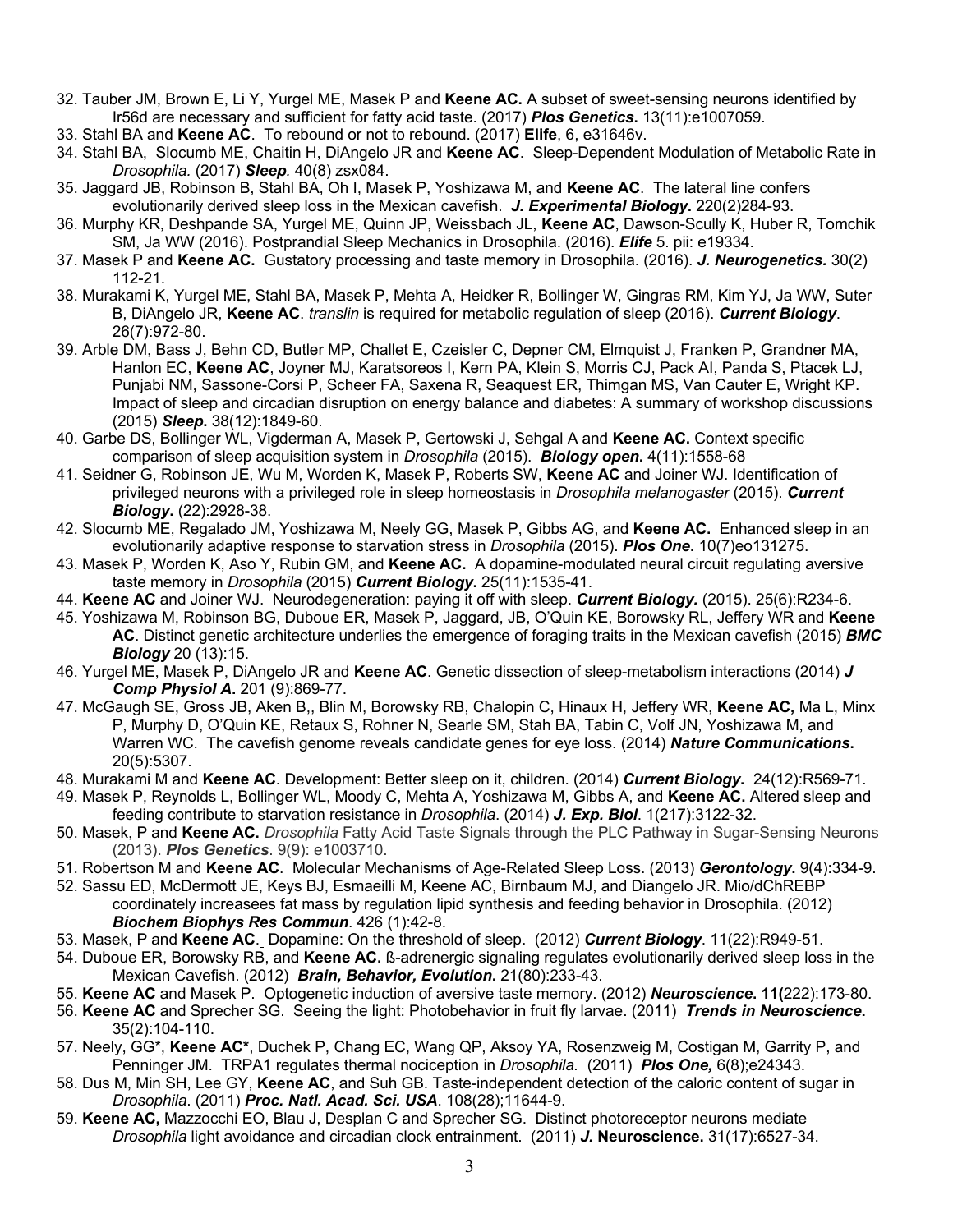- 60. Duboue ER, **Keene AC**, and Borowsky RB. Evolutionary convergence on sleep loss in cavefish populations. (2011) *Current Biology* 8; 671-76.
- 61. McDonald DM and **Keene AC**. The sleep-feeding conflict: Understanding behavioral integration through genetic analysis in Drosophila. (2010) *Aging*, 2(8):1-4.
- 62. **Keene AC,** Duboue ER, McDonald DM, Dus, M, Suh GB, Waddell, S and Blau J. Clock and cycle limit starvationinduced sleep loss in *Drosophila*. (2010) *Current Biology***,** 20(13)**:**1209-15.
- 63. Neely GG, Hess A, Costigan M, **Keene AC**, Goulas S, Langeslag M, Griffith RS, Belfer I, Smith, SB, Gupta V, Xia X, Aman S, Arora S, Sarangi R, Debasis D, Novatchkova M, Pospisilik JA, Rosenzwig M, Truong D, Elling U, Schramek D, Angjeli B, Zoranovic T, Cronin S, Dietzl G, , Subramaniam S, Garrity PA, Bellen HJ Woolf CJ and Penninger JM et al. A genome wide *Drosophila* screen for heat nociception identifies A2D3 as an evolutionarily-conserved pain gene. **(2010)** Cell. **1**43 (4);628-38.
- 64. Neely GG, Kuba K, Amann S, Isobe K, Zhang L, Cammarato A, Elmen L, Gupta V, Arora S, Srangi R, Dan D, Fuijisawa S, Usami T, Xia C, **Keene AC**, Pospisilik A, Elling U, Berger C, Novatchkova M, Koglgruber R, Isobe M, Imai Y, Subramaniam S, Kimura A, Bodmer R, and Penninger JM. A global *in vivo* Drosophila RNAi screen identifies NOT3 as a key regulator of heart function. (2010) *Cell.* 14 (1): 142-153.
- 65. **Keene AC** and Waddell S. *Drosophila* olfactory memory: single genes to complex neural circuits. (2007) *Nature Neuroscience Reviews***.** 8(5):341-54.
- 66. Krashes MJ\*, **Keene AC\***, Leung B, Armstrong JD, and Waddell S. Sequential use of mushroom body neuron subsets during *Drosophila* odor memory processing. (2007) *Neuron*53(1):103-15.
- 67. **Keene AC\***, Krashes MJ\*, Leung B, Bernard JA, and Waddell S. *Drosophila* Dorsal Paired Medial neurons provide a general mechanism for memory consolidation. (2006) *Current Biology*. 16(15):1524-30.
- 68. Yu D, **Keene AC**, Srivatsan A, Waddell S and Davis RL. *Drosophila* DPM neurons form a delayed and branchspecific memory trace after olfactory classical conditioning. (2005) *Cell* 123 (5): 945-57.
- 69. **Keene AC** and Waddell S. *Drosophila* olfactory memory: Dopamine signals punishment? (2005) *Current Biology*. 15(22):R932-4.
- 70. **Keene AC**, Stratmann M, Keller A, Perrat PN, Vosshall LB, and Waddell, S. A benzaldehyde odor memory in *Drosophila* requires uniquely timed Dorsal Paired Medial neuron output. (2004) *Neuron* 44(3):521-33.
- 71. Ding H, Schwartz DS, **Keene A**, Affar E, Fenton L, Shi Y, Zamore PD, and Xu Z. Selective silencing by RNAi of a dominant allele that causes amytrophic lateral sclerosis. *(*2003) *Aging Cell* 2(4):209-17.
- 72**. Keene AC**, Jones JE, Wade GN, and Corp ES. Forebrain sites of NPY action on estrous behavior in Syrian hamsters. (2003) *Physiology and Behavior* 78(4-5):711-6.
- 73. Jones JE, Pick RR, Davenport MD, **Keene AC**, Corp ES, and Wade GN. Disinhibition of female sexual behavior by a CRH receptor antagonist in Syrian hamsters. (2002) *American Journal of Physiology- Regulatory, Integrative and Comparative Physiology* 283(3):R591-7.

# **Works listed on Preprint Server and/or are Under Review:**

- 1. Mack KL, Jaggard JB, Persons JL, Passow CN, Stahl BA, Ferrufino E, Tsuchiya D, Smith SE, Slaughter B, Kono JY, Kowalko JE, Rohner N, **Keene AC,** and McGaugh SE. Covergent dysregulation of the circadian clock in cavefish populations. *Biorxiv***,** 2020.01.14.906628, and *under review.*
- 2. Patch A, Paz A, Holt K, Duboue ER, Kowalko JE, **Keene AC,** and Fily, Y. Kinimatic analysis deconstructs the evolved loss of schooling behavior in cavefish. *Biorxiv***,** 2020.01.31.929323, and *under review.*
- 3. Brown EB, Shah KD, Palermo J, Dey M, Dhanukar A, and **Keene AC.** Ir56d-dependent fatty acid responses in *Drosophila* uncovers taste discrimination between different classes of fatty acids. *Biorxiv***,** 2020.05.27.119602, and *under review.*
- 4. O'Gorman M, Thakur S, Imrie G, Moran RL, Duboue E, Rohner N, McGaugh SE, **Keene AC,** and Kowalko JE. Pleiotrpic function of the *oca2* gene underlies the evolution of sleep loss and albinism in cavefish. *Biorxiv***,** 2020.09.27.314278, and *under review.*

5. Murakami K, Parermo J, Stanhope BA, and **Keene AC.** A screen for sleep and starvation resistance identifies a wake-promoting role for the auxiliary channel *unc79. Biorxiv,* 2021.02.08.43060.

# **Books, Book Chapters, and Education**

- 1. **Keene AC** and Appelbaum L. "Sleep in fish models." *The Handbook of Sleep***.** *Oxford University Press*. *In press.*
- 2. Duboue ER and **Keene, AC**. "Investigating the evolution of sleep in the Mexican cavefish.**"** *The Biology and Evolution of the Mexican cavefish* (2015). 1st edition. San Diego. Academic Press/Elsevier, pp. 291-304.
- 3. Keene AC, Yoshizawa, M and McGaugh SE (2015). Biology and evolution of the Mexican cavefish. 1<sup>st</sup> edition, San Diego. Academic Press/Elsevier.
- 4. Paz A and **Keene AC.** What can a blind fish teach us about sleep. *Frontiers for Young Minds***.** August, 2019. DOI: 10.3389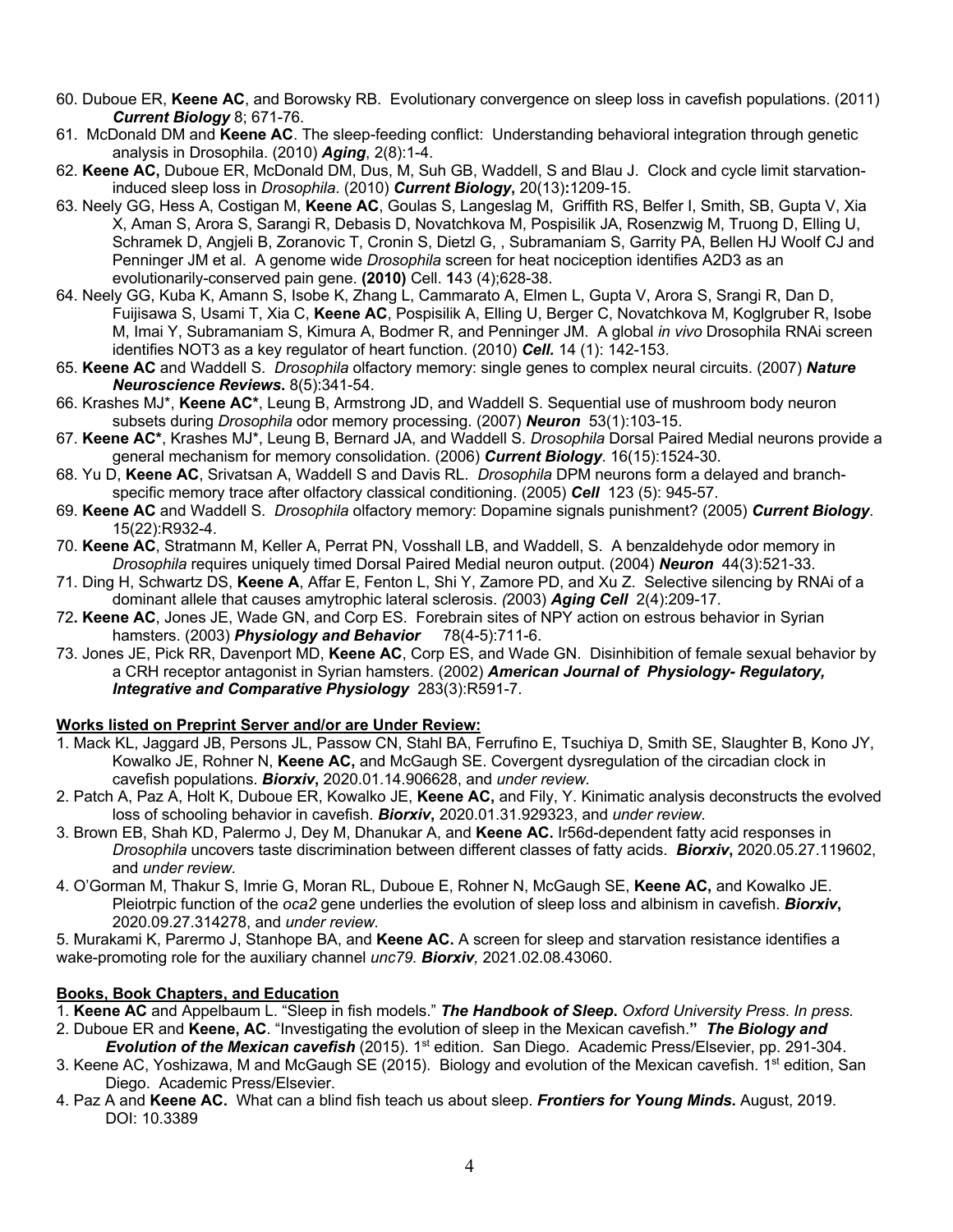| 5. Heckscher E, Keene AC, Waddell; S and Zhang B. Drosophila Neurobiology: A Laboratory Manual, Cold Spring<br>Harbor Press, in Preparation (Volume 2).                                                                                                                |                 |  |  |  |
|------------------------------------------------------------------------------------------------------------------------------------------------------------------------------------------------------------------------------------------------------------------------|-----------------|--|--|--|
| <b>Current Research Support</b><br>NIH T34GM136486<br><b>URISE at Florida Atlantic University</b><br>This proposal is to establish a program that supports undergraduates from underrepresented backgrounds to prepare<br>for doctoral programs in biomedical science. | 05/2020-04/2025 |  |  |  |
| Role: PI                                                                                                                                                                                                                                                               | \$1,300,000     |  |  |  |
| NIH 1R01GM127872<br>Genetic architecture underlying natural variation in sleep loss and obesity.<br>This award uses Mexican cavefish to identify novel genes regulating sleep and obesity.                                                                             | 05/2018-04/2022 |  |  |  |
| Role: MPI (MPI with McGaugh)                                                                                                                                                                                                                                           | \$1,900,000     |  |  |  |
| <b>NSF-IOS 165674</b><br>The neural mechanisms of sleep loss in Mexican cavefish. This grant examines the role of Hypocretin in the<br>evolution of cavefish sleep loss.                                                                                               | 09/2018-09/2021 |  |  |  |
| Role: PI                                                                                                                                                                                                                                                               | \$333,000       |  |  |  |
| <b>NSF-DEB 174231</b>                                                                                                                                                                                                                                                  | 06/2018-06/2021 |  |  |  |
| Contributions of albinism to fitness and the evolution of the Mexican cavefish.<br>This grant examines the relationship between albinism and sleep loss in cavefish and develops gene-editing<br>approaches in cavefish.                                               |                 |  |  |  |
| Role: Co-PI (with Johanna Kowalko)                                                                                                                                                                                                                                     | \$200,000       |  |  |  |
| NIH R01HL143790<br>Elucidation of Genetic Effects on Sleep and Circadian Traits                                                                                                                                                                                        | 08/2018-07-2023 |  |  |  |
| This grant seeks to identify novel sleep genes through human GWAS studies and validate targets in the fruit fly model.<br>Role: MPI (with Phil German, Penn; Struan Grant, CHOP)                                                                                       | \$3,400,000     |  |  |  |
| NIH R01HL143790S1                                                                                                                                                                                                                                                      | 08/2019-07-2020 |  |  |  |
| Elucidation of Genetic Effects on Sleep and Circadian Traits (Supplement)<br>This is a supplement to identify sleep genes that contribute to the progression of Alzheimer's Disease.<br>Role: MPI (with Phil German, Penn; Struan Grant, CHOP)                         | \$444,510       |  |  |  |
| NIH R01DC017390<br>The Neural Basis for Fatty Acid Taste                                                                                                                                                                                                               | 10/2018-09/2022 |  |  |  |
| This grant seeks to identify receptors and neural mechanisms governing fatty acid taste in the fruit fly.<br>Role: PI (with Anupama Dahanukar, UC-Riverside, MPI)                                                                                                      | \$1,600,000     |  |  |  |
| US-Israel BSF SP#2018-190                                                                                                                                                                                                                                              | 10/2018-9/2022  |  |  |  |
| Dissection the function and evolution of the hypothalamic NTS-MCH-HCRT circuit<br>This is a collaborative grant that examines the role of hypothalamic circuitry in the zebrafish and Mexican cavefish.<br>Role: MPI (With Lior Appelbaum, Bar-Ilan University)        | \$230,000       |  |  |  |
| <b>NSF-DBI 1852175</b>                                                                                                                                                                                                                                                 | 10/2019-09/2022 |  |  |  |
| Site REU: Summer Integrative Neuroscience Experience in Jupiter<br>This is a site award to support a summer Research Experience for Undergraduates program at FAU, Scripps, and the                                                                                    |                 |  |  |  |
| Max Planck Florida Institute.<br>Role: PI                                                                                                                                                                                                                              | \$383,000       |  |  |  |
| Florida Dept of Health 21A02                                                                                                                                                                                                                                           | 2/2020-2/2022   |  |  |  |
| The Cellular Basis for Neurodegeneration in a Drosophila Model of Alzheimer's Disease<br>This grant employs genomic and bioinformatic approaches in the fly taste system to identify novel regulators of<br>Alzheimer's disease.<br>Role: PI                           | \$200,000       |  |  |  |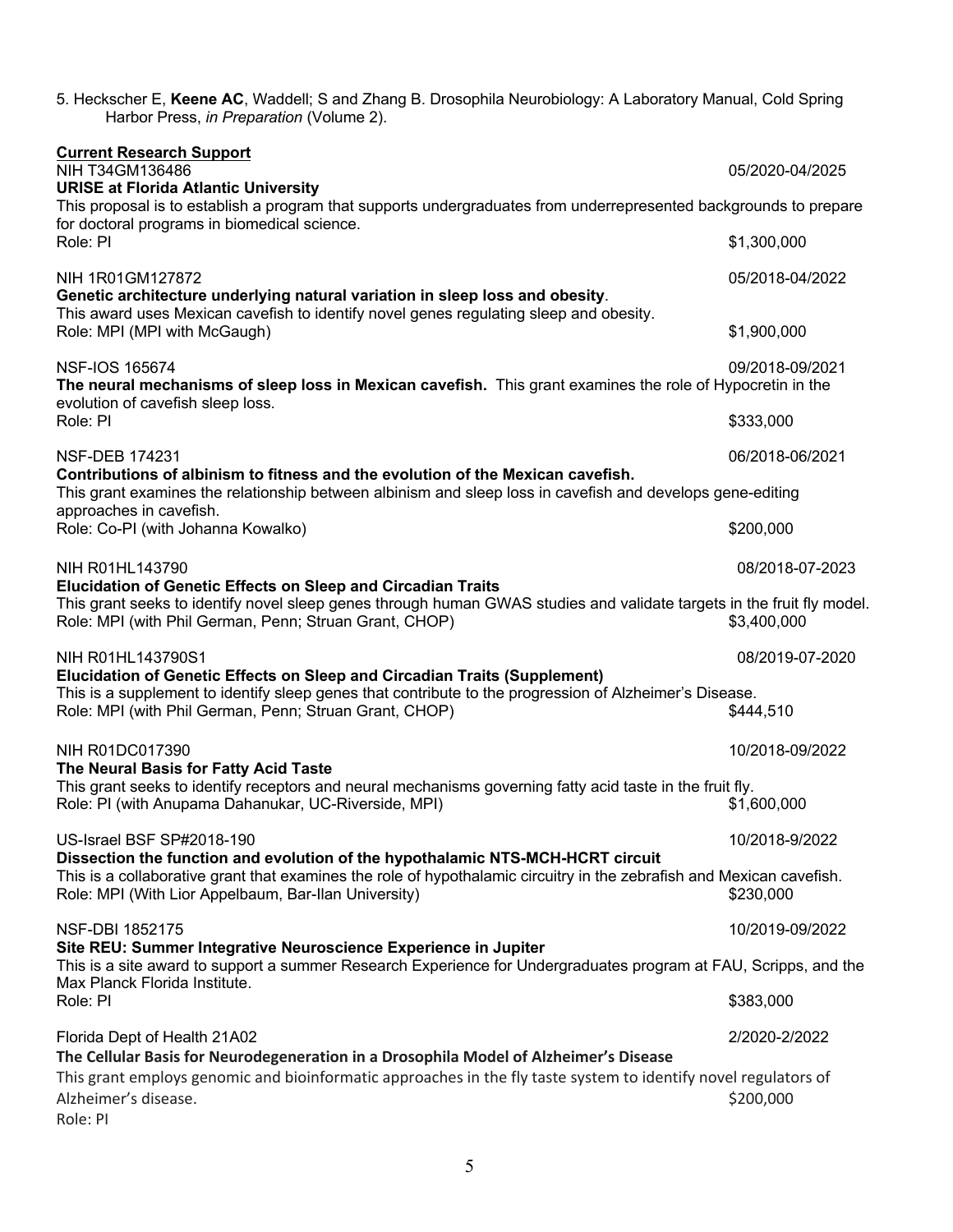| <b>Completed Research Support</b><br>NIH 1R01 NS085252<br>The role of neural translin in metabolic regulation of sleep. This grant examines neural mechanisms underlying the<br>integration of sleep and metabolism.                                                              | 06/2014-12/2020              |  |
|-----------------------------------------------------------------------------------------------------------------------------------------------------------------------------------------------------------------------------------------------------------------------------------|------------------------------|--|
| Role: PI                                                                                                                                                                                                                                                                          | \$1,407,426                  |  |
| NIH 1R21NS105071                                                                                                                                                                                                                                                                  | 04/2018-08/2020              |  |
| Development of genetic tools for functional analysis of sleep in cavefish.<br>This proposal seeks to develop genetic tools to label sleep circuits and develop a brain atlas in cavefish.<br>Role: PI                                                                             | \$398,000                    |  |
| NSF IOS-1426265<br>The neural circuitry underlying taste memory. This grant investigates neural plasticity in dopamine neurons required<br>for taste memory in the fruit fly.                                                                                                     | 06/2015-01/2019              |  |
| Role: PI                                                                                                                                                                                                                                                                          | \$397,896                    |  |
| NIH R15 NS080155<br>Dietary and Endocrine regulation of Sleep: NIH Area Grant. The grant seeks to determine the dietary factors that                                                                                                                                              | 05/2013-04/2016              |  |
| regulate sleep in Drosophila.<br>Role: PI                                                                                                                                                                                                                                         | \$368,404                    |  |
| <b>NSF IOS-125762</b><br>Evolutionary basis for sleep loss in the Mexican Cavefish: NSF/IOS Grant. This grant investigates the evolutionary                                                                                                                                       | 06/2013-05/2016              |  |
| and genetic basis for sleep loss in Mexican cavefish.<br>Role: PI                                                                                                                                                                                                                 | \$347,041                    |  |
| NIH P20 GM103650<br>Center for Integrative Neuroscience: COBRE Program Grant, NIGMS. Target faculty on this program grant. My                                                                                                                                                     | 09/2013-09/2015              |  |
| subproject investigates the relationship between sleep deprivation and stress in fruit flies.<br>Role: Project Leader/Target Faculty                                                                                                                                              | \$424,000                    |  |
| NIH P20 GM103513<br>Generating a molecular fingerprint for Drosophila Peptidergic neurons. This is a pilot grant award for                                                                                                                                                        | 08/2014-08/2015              |  |
| single-cell analysis that is a component of a COBRE award to Kent Sanders.<br>Role: Subaward recipient                                                                                                                                                                            | \$50,000                     |  |
| NIH 5P20RR016464<br>Nevada IDeA Network of Biomedical Research Excellence: INBRE Program Grant, NIGMS. Target faculty on this<br>program grant. My subproject investigates the neural basis for memory loss in sleep-deprived fruit flies.<br>Role: Project Leader/Target Faculty | 07/2011-08/2013<br>\$238,000 |  |
| Swiss NSF, Systems X                                                                                                                                                                                                                                                              | 04/2013-04/2018              |  |
| <b>SynaptiX-The Systems Biology of Forgetting.</b><br>This grant seeks to understand the neurological basis for forgetting memories.<br>Role: Co-PI, with Simon Sprecher, University of Fribourg)                                                                                 | \$1,950,000                  |  |
| NIH F32GM086207                                                                                                                                                                                                                                                                   | 09/2008-07/2011              |  |
| Postdoctoral NRSA with advisor Justin Blau: Genetic dissection of larval light avoidance.<br>This fellowship aimed to identify the neural circuitry regulating circadian rhythms and light avoidance in<br>Drosophila larvae.<br>Role: Trainee/Pl                                 |                              |  |
| HFSP LT0061<br>Postdoctoral Human Frontiers Long-Term Fellowship with advisor Barry Dickson.<br>Identification of courtship song-specific fruitless neurons in Drosophila.                                                                                                        | 09/2007-08/2008              |  |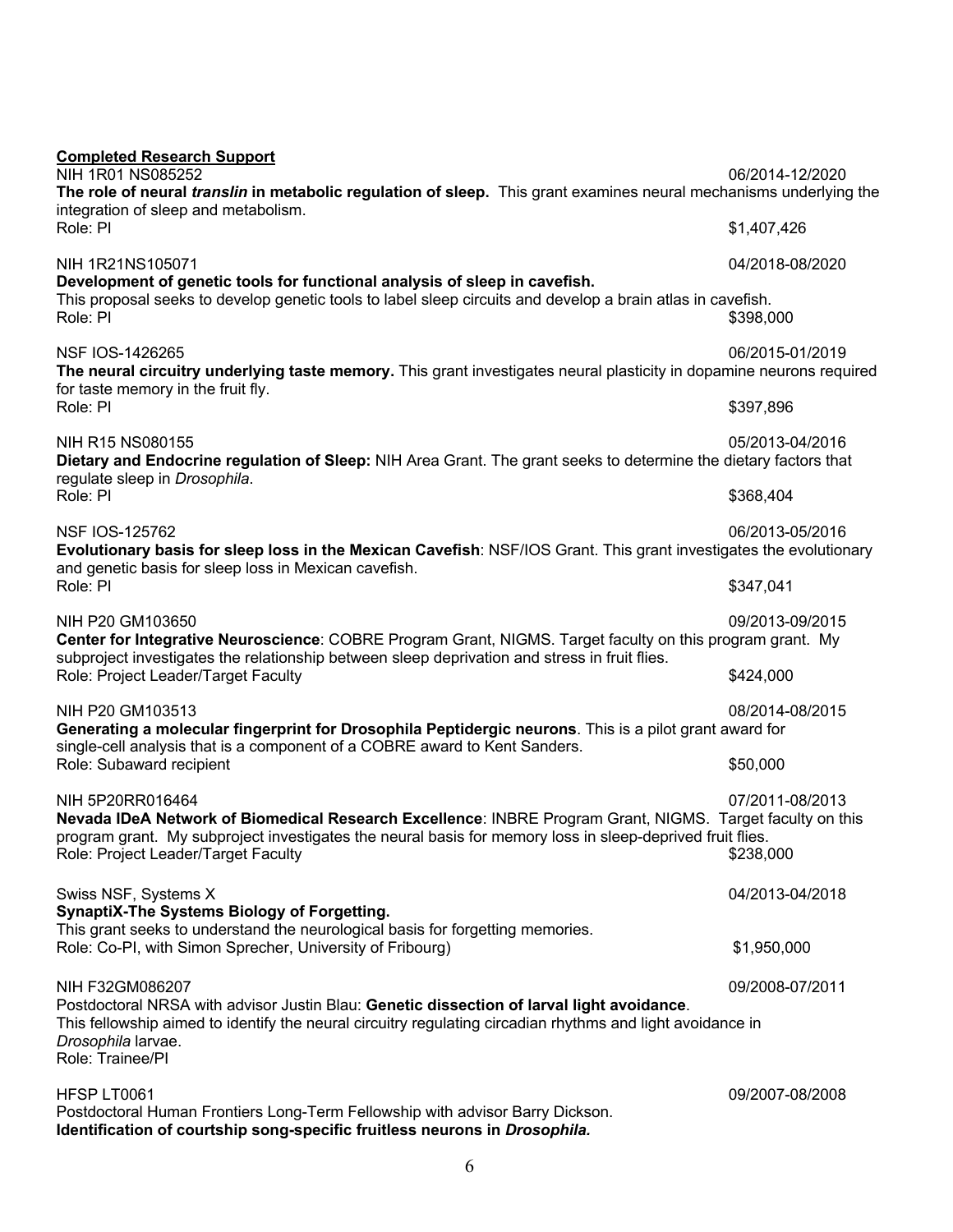This fellowship aimed to establish a high-throughput assay for acquisition and analysis of courtship song. Role: Trainee/PI

NIH F31MH073311 09/2004-09/2007

Predoctoral NRSA with advisor Scott Waddell: **The role of acetylcholine in** *Drosophila* **memory**. The grant investigated the role of acetylcholine release from extrinsic mushroom body neurons in memory consolidation. Role: Trainee/PI

## **Awards and Honors**

2019 Kavli Fellow 2019 FAU Researcher of the Year Award 2018 FAU Division of Research Mentorship Award 2018 FAU College of Science Teaching Award (Northern Campuses) 2016 International Behavioral and Neurogenetics Society (IBANGS) Young Investigator Award 2015 Sleep Research Society Young Investigator NIDDK/NIH Award 2014 Gordon Research Conference, Chronobiology, Junior Investigator Presentation Award 2006 Dean's Award for Outstanding Doctoral Thesis, UMass Medical School 2005 Dean's Award for Outstanding Research Achievement, UMass Medical School

## **Courses Taught (Since 2011)**

**Fall 2011:** Neuroscience Journal Club **Spring 2012:** Neurobiology **Fall 2012:** Introduction to Neuroscience **Spring 2013:** Neurobiology **Fall 2014:** Techniques in Neuroscience **Spring 2015:** Neurobiology **Fall 2016:** Comparative Animal Behavior. Sections in Jupiter, Boca and Davie **Fall 2017:** The Life and Science of Oliver Sacks, Jupiter **Spring 2018:** Comparative Animal Behavior. Sections in Jupiter, Boca and Davie **Fall 2018:** The Life and Science of Oliver Sacks, Boca **Spring 2019:** Comparative Animal Behavior. Sections in Jupiter, Boca and Davie **Fall 2020:** Laboratory Basics (U-RISE NIH Training Course) **Spring 2021:** Intro to Biomedical Science (U-RISE NIH Training Course)

#### **Trainees outcomes (Selected, including pre-FAU trainees)**

2014-2020 James Jaggard, Doctoral Student, Current Postdoc in Philippe Mourrain's lab at Stanford 2015-2019, Bethany Stahl, Postdoc. Currently Executive Director of Campus Operations, FAU-Jupiter 2011-2015, Pavel Masek, Postdoc. Currently Assistant Professor at Binghamton University 2012-2015, Masato Yoshizawa, Postdoc, Currently Assistant Professor at University of Hawai'i 2013-2018, Maria Yurgel, PhD student, Currently Postdoc in Samer Hattar's lab at NIH 2015-2017, John Tauber, Technician, Currently PhD Student in Neurobiology at MIT 2014-2017, Melissa Slocumb, Undergrad/MS student, Currently technician at Stanford Medical School 2013-2017, Beatriz Robinson, Undergrad/Technician, Currently PhD student at Stanford Neurobiology 2012-2015, Kurtresha Worden, Undergrad, Currently PhD student at UC-Berkeley MCB, and HHMI Gilliam Fellow 2014-2015 Josue Regalado, Undergrad, Currently PhD student at Rockefeller University

#### **Service and Professional Development**

Service to the Institution

## **Outreach and FAU Service**

2015-2019, Co-Director, Neuroscience and Behavior B.S. Program (FAU) 2016 Co-Chair, Hiring committee for Assistant Professor, Department of Psychology 2016, Hiring committee for Assistant Professor, Honors College 2017, Hiring committee for Assistant Professor, Honors College 2017 Co-Chair, Hiring committee for Assistant Professor, Department of Psychology 2017- Organizer, Flies on the Beach/South Florida Fly Meeting hosted at FAU 2017- Present, Osher Lifelong Learning Scholarship Committee 2018-Present, College of Science Seed Funding Committees

2020-Present: Division of Research Advisory Council